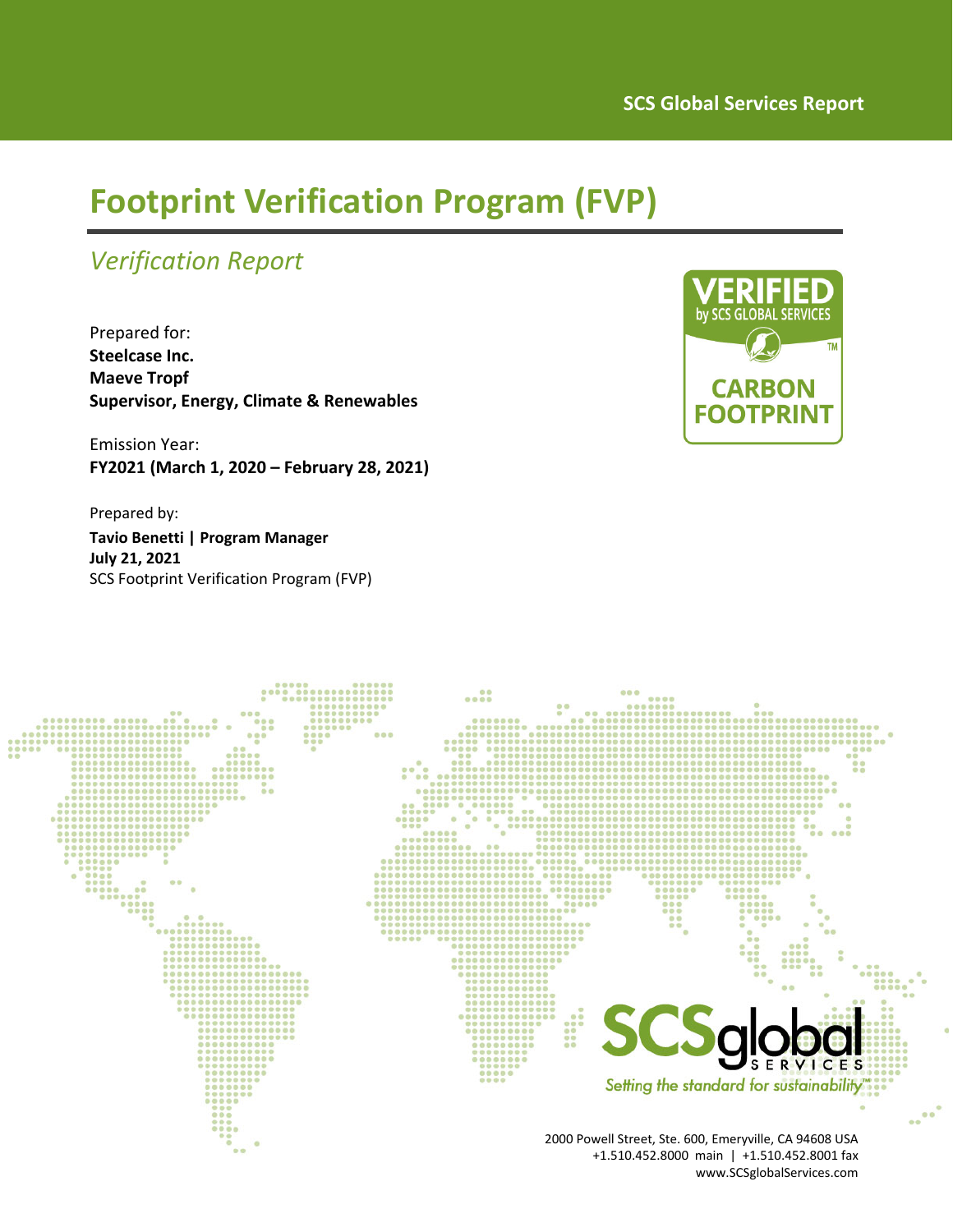#### **Introduction**

This report presented by the SCS Global Services Footprint Verification Program, summarizes the process and results of the entity-wide greenhouse gas emissions inventory verification for Steelcase Inc. emission year FY2021 (March 1, 2020 – February 28, 2021). This assessment is based upon an evaluation against the reporting criteria within the WRI GHG Protocol and verification criteria found within ISO 14064‐3. See below for a complete list of criteria.

### **Project Details**

The verification was carried out by the verification team per the verification scope, objectives, and criteria as detailed below.

| Scope                                                       |                                                                                                                                                    |  |  |  |  |
|-------------------------------------------------------------|----------------------------------------------------------------------------------------------------------------------------------------------------|--|--|--|--|
|                                                             | Project Name 2021 World Resources Institute/Carbon Disclosure Project - Verification                                                               |  |  |  |  |
| Reporting Period FY2021 (March 1, 2020 - February 28, 2021) |                                                                                                                                                    |  |  |  |  |
|                                                             | Geographical Boundaries Worldwide operations, 27 global manufacturing (1 new in UK in 2020) and office facilities. Headquarters                    |  |  |  |  |
|                                                             | located in Michigan, United States                                                                                                                 |  |  |  |  |
| <b>Organizational Boundaries Financial Control</b>          |                                                                                                                                                    |  |  |  |  |
| GHG Emission Scope 1, 2, 3 (5 categories)                   |                                                                                                                                                    |  |  |  |  |
|                                                             | GHG Emissions CO2, CH4, N2O, HFCs, PFCs, SF6, and NF3 as applicable                                                                                |  |  |  |  |
|                                                             | GHG Sources, sinks, and/or reservoirs Building Energy (purchased Electricity, natural gas, LPG, jet fuel, gasoline, diesel, refrigerants : Scope 3 |  |  |  |  |
|                                                             | Categories: Purchased goods and services, Capital goods, Upstream Transportation and distribution, Waste                                           |  |  |  |  |
|                                                             | from operations, Business Travel                                                                                                                   |  |  |  |  |
| <b>Level of Assurance Limited</b>                           |                                                                                                                                                    |  |  |  |  |
|                                                             | Treatment of Materiality +/-5% quantitative threshold for direct and indirect emissions, qualitative based upon requirements specified             |  |  |  |  |
|                                                             | within referenced criteria                                                                                                                         |  |  |  |  |

| Verification Objectives |                                                                                                                                                                                                             |  |  |  |
|-------------------------|-------------------------------------------------------------------------------------------------------------------------------------------------------------------------------------------------------------|--|--|--|
|                         | Evaluate the organization's GHG inventory per the level of assurance and materiality specified, including<br>Objective #1 assessment of any significant changes and the organization's GHG-related controls |  |  |  |
|                         | <b>Objective #2</b> Evaluate conformance with specified verification criteria                                                                                                                               |  |  |  |

| <b>Verification Criteria</b> |                                                                                                                                                                                                   |  |  |  |  |
|------------------------------|---------------------------------------------------------------------------------------------------------------------------------------------------------------------------------------------------|--|--|--|--|
| Criteria #1                  | World Resources Institute/World Business Council for Sustainable Development's "The Greenhouse Gas<br>Protocol: A Corporate Accounting and Reporting Standard (Revised Edition)" dated March 2004 |  |  |  |  |
| Criteria #2                  | World Resources Institute/World Business Council for Sustainable Development's "Scope 2 Guidance<br>Document: An Amendment to the GHG Protocol Corporate Standard" dated 2015                     |  |  |  |  |
| Criteria #3                  | World Resources Institute/World Business Council for Sustainable Development's "Corporate Value Chain<br>(Scope 3) Accounting and Reporting Standard" dated 2011                                  |  |  |  |  |
|                              | Criteria #4 CDP Investor Information Request                                                                                                                                                      |  |  |  |  |
|                              | Criteria #5 ISO 14064-3: 2006 Specification with guidance for the validation and verification of GHG assertions                                                                                   |  |  |  |  |

| <b>Verification Team</b>          |                             |  |  |  |  |
|-----------------------------------|-----------------------------|--|--|--|--|
|                                   | Lead Verifier Tavio Benetti |  |  |  |  |
|                                   | Verifier Gerry Mansell      |  |  |  |  |
| Independent Reviewer Nicole Muñoz |                             |  |  |  |  |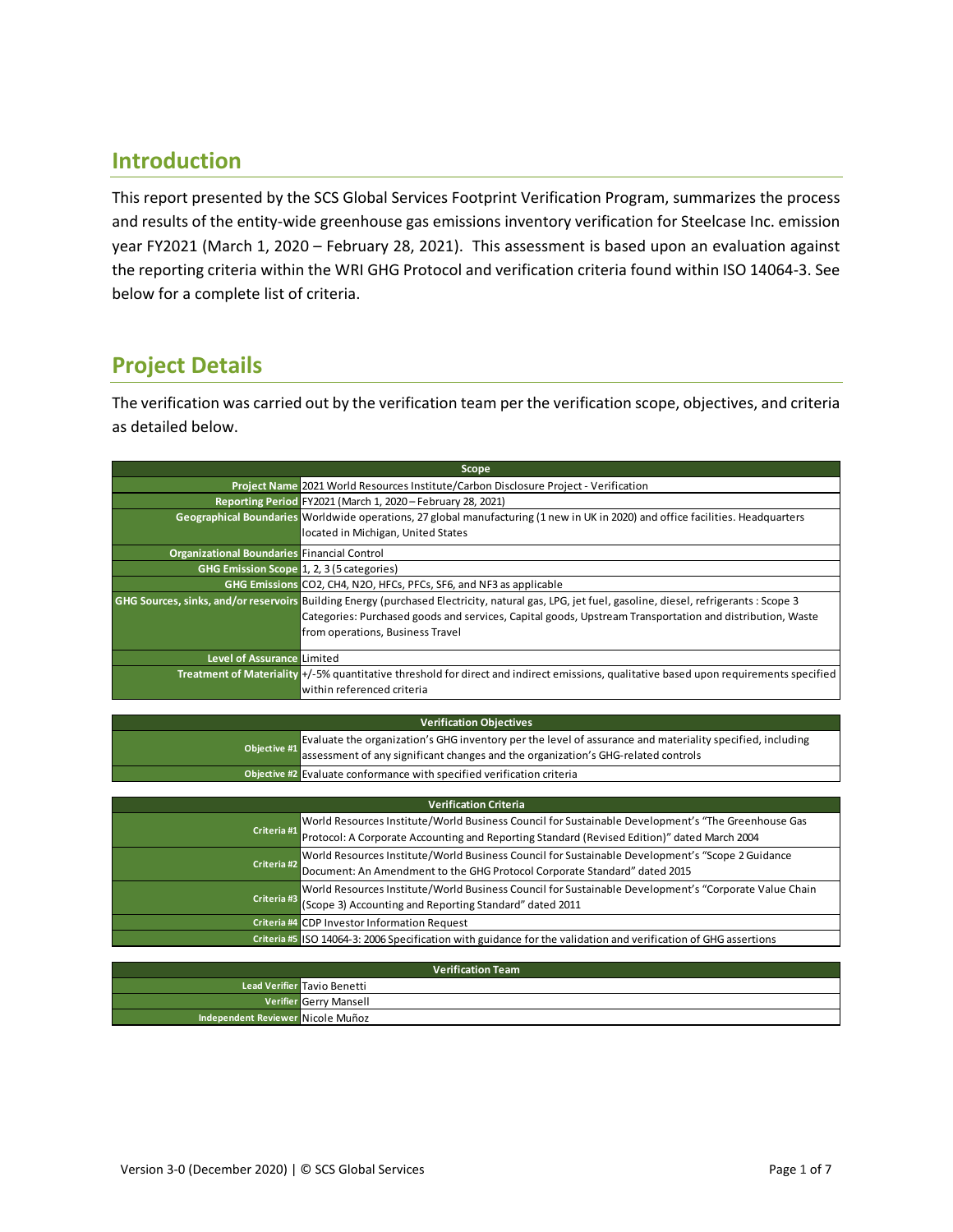### **Final Emissions Summary**

The final GHG emissions inventory following all corrections made by the client is summarized below both in tonnes of each GHG and tonnes of CO2 equivalents (CO2e).

| <b>EMISSIONS SUMMARY - tonnes CO2e</b>           | <b>TOTAL</b><br>(tCO2e) |  |
|--------------------------------------------------|-------------------------|--|
| <b>SCOPE</b>                                     |                         |  |
| SCOPE <sub>1</sub>                               | 32,764                  |  |
| <b>SCOPE 2 - LOCATION</b>                        | 57,629                  |  |
| <b>SCOPE 2 - MARKET</b>                          |                         |  |
| SCOPE 3 - PURCHASED GOODS & SERVICES             | 425,991                 |  |
| <b>SCOPE 3 - CAPITAL GOODS</b>                   | 45,635                  |  |
| SCOPE 3 - UPSTREAM TRANSPORTATION & DISTRIBUTION | 52,431                  |  |
| <b>SCOPE 3 - WASTE FROM OPERATIONS</b>           | 5,820                   |  |
| <b>SCOPE 3 - BUSINESS TRAVEL</b>                 | 870                     |  |

### **Verification Opinion**

Based upon the reporting scope, criteria, objectives, and agreed upon level of assurance, SCS has issued the following verification opinion:

 $\boxtimes$  Positive Verification – No evidence was found that the inventory was not prepared in all material respects with the reporting criteria (Limited)

 $\Box$  Negative Verification – Not prepared in all material respects with the reporting criteria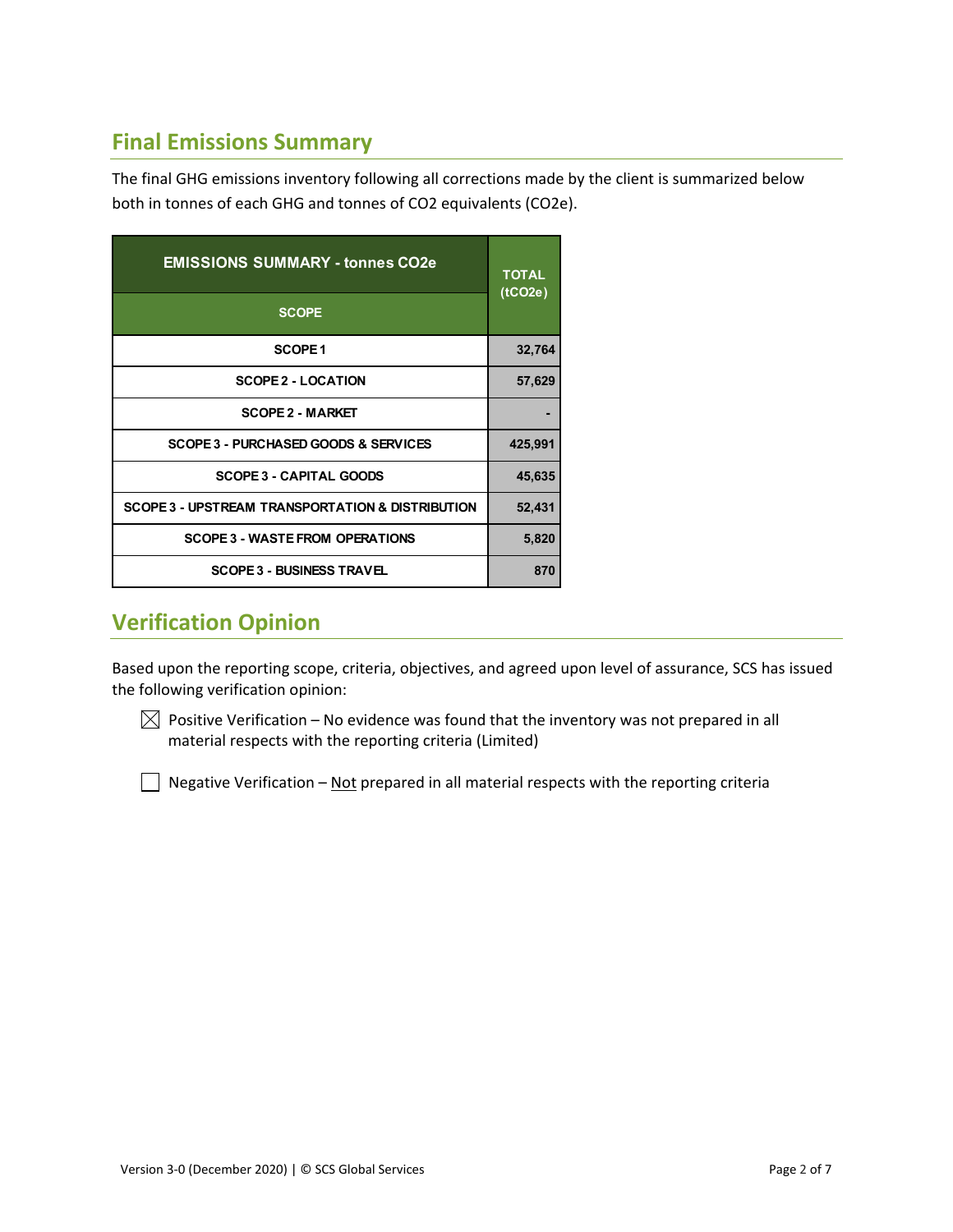### **Verification Methodology**

The verification was carried out according to ISO 14064-3. The activities performed for this verification were captured within the Verification Plan and Sampling Plan which detail the verification activities and data checks performed. *See Appendix I – Verification Plan* and *Appendix II – Sampling Plan.* 

In defining the Verification Plan and Sampling Plan, a risk assessment was completed which included an initial review of GHG inventory data and the structure of the GHG accounting and management processes. The risk assessment is utilized to identify potential areas within the inventory data and management processes of higher risk and identify audit activities to target these areas for further evaluation and to guide the remainder of the audit activities. The results of the Risk Assessment were used to develop the Verification Plan and Sampling Plan used to conduct the remainder of verification activities.

#### **Materiality Assessment**

The verification included an assessment of inventory materiality which is based upon an independent assessment of whether the data presented is free from material discrepancies (+/‐ 5% error) in calculated totals assessed for each scope independently. Materiality was assessed through independent crosschecks of data, calculations, emission factors, and/or calculation methodologies. The results of this assessment are displayed below including % of inventory data crosschecked, the difference between auditor and client calculations and an extrapolated % error for all inventory scopes.

| <b>EMISSIONS SUMMARY -</b><br>tonnes CO <sub>2e</sub><br><b>SCOPE</b> | <b>SAMPLE</b><br><b>TOTAL</b><br><b>SIZE</b><br>(tCO2e)<br>(tCO2e) |           | %<br><b>SAMPLED</b> | <b>CLIENT</b><br><b>DIFFERENC</b><br>Е<br>(tCO2e) | <b>ERROR</b><br>(%) |          | <b>MATERIAL</b><br><b>ERROR?</b> |  |
|-----------------------------------------------------------------------|--------------------------------------------------------------------|-----------|---------------------|---------------------------------------------------|---------------------|----------|----------------------------------|--|
|                                                                       |                                                                    |           |                     |                                                   |                     |          |                                  |  |
| SCOPE <sub>1</sub>                                                    | 32,763.55                                                          | 32,832.07 | 100%                | (382.84)                                          |                     | $-1.17%$ | N                                |  |
| <b>SCOPE 2 - LOCATION</b>                                             | 57,629.27                                                          | 45,121.80 | 78%                 | (383.05)                                          |                     | $-0.85%$ | N                                |  |
| <b>SCOPE 2 - MARKET</b>                                               |                                                                    | ٠         | 100%                | -                                                 |                     | 0.00%    | N                                |  |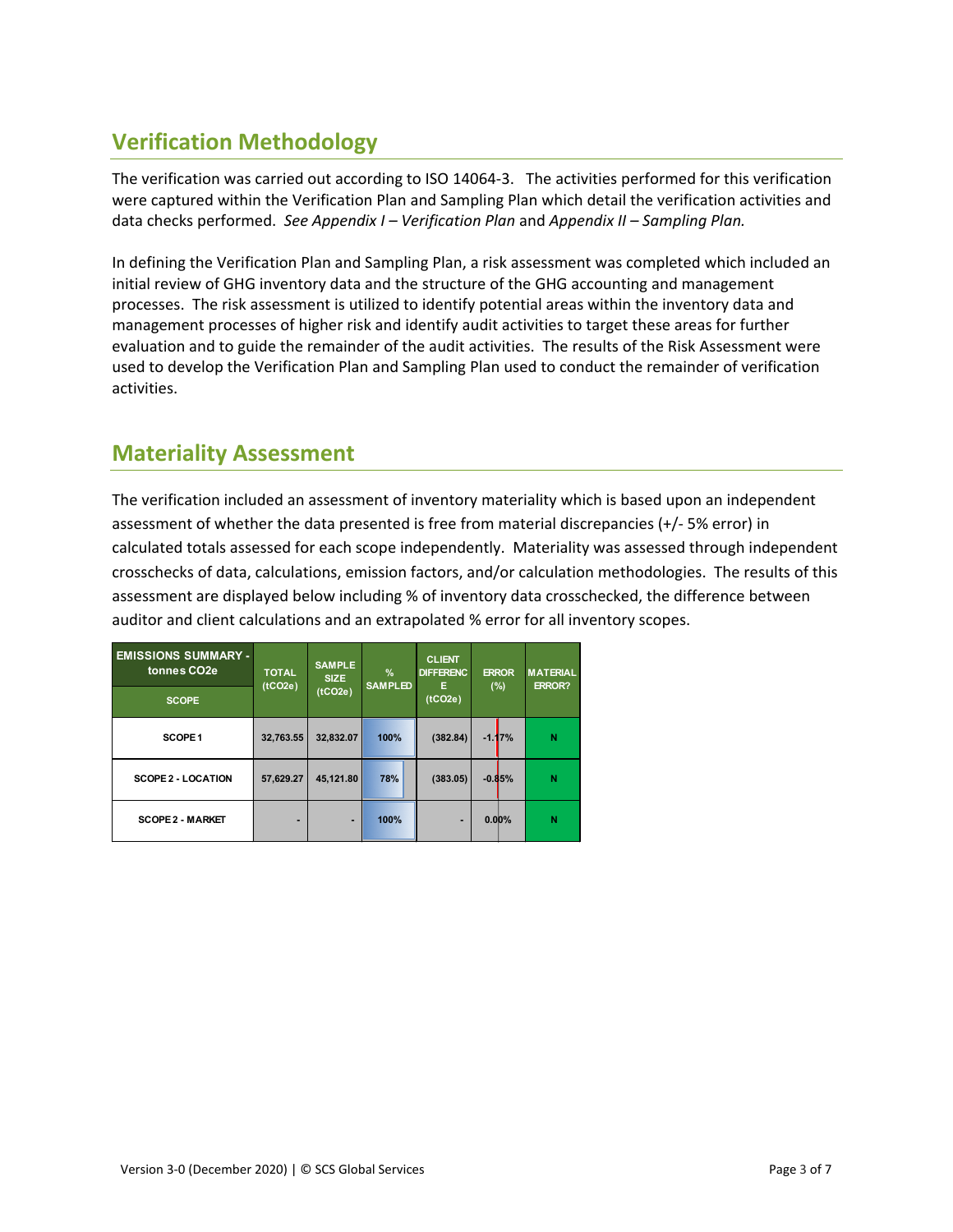### **Misstatements Identified & Final Corrections**

Throughout the course of the verification, independent calculations and data checks were performed on the client's data. Discrepancies identified were flagged as a non‐conformance (NCR), client notification was provided, and the client was provided an opportunity to respond and correct. The table below summarizes the misstatements identified including the Difference (tCO2e) and % Error for the initial and final inventory.

|                           |                 | <b>CLIENT CALCULATIONS</b>                 |                      |               |                  | AR5                                |                |                           |         |
|---------------------------|-----------------|--------------------------------------------|----------------------|---------------|------------------|------------------------------------|----------------|---------------------------|---------|
|                           | <b>FINAL</b>    |                                            |                      |               | <b>Emissions</b> |                                    |                |                           |         |
| <b>Emission Category</b>  | <b>REVISION</b> | <b>Reporting Unit</b>                      | <b>Activity Data</b> | <b>Units</b>  | (tCO2e)          | <b>Emissions Differenc   Units</b> |                |                           | % Error |
| <b>SCOPE 1</b>            |                 | Diesel                                     | 143,391              | Gallons       | 1,468            | 1,482                              |                | $(13)$ tCO2e              | $-1%$   |
| <b>SCOPE 1</b>            |                 | Gasoline (Petrol)                          | 8,333                | Gallons       | 57               | 74                                 |                | $(17)$ tCO2e              | $-23%$  |
| <b>SCOPE 1</b>            |                 | Jet Fuel (Jet A or A-1)                    | 60,342               | Gallons       | 590              | 593                                |                | $(3)$ tCO <sub>2e</sub>   | 0%      |
| <b>SCOPE 1</b>            |                 | Liquefied Petroleum Gas (LPG)              | 35,575               | Gallons       | 203              | 204                                |                | $(2)$ tCO <sub>2</sub> e  | $-1%$   |
| <b>SCOPE 1</b>            |                 | Natural Gas                                | 5,692,431            | <b>Therms</b> | 30,264           | 30,354                             |                | $(90)$ tCO <sub>2e</sub>  | 0%      |
| <b>SCOPE 1</b>            |                 | Propane                                    | 88.279               | Gallons       | 249              | 507                                |                | $(258)$ tCO <sub>2e</sub> | $-51%$  |
|                           |                 |                                            |                      |               |                  | H N/A                              | H N/A          | tCO <sub>2e</sub>         | H N/A   |
| SCOPE 2 - LOCATION        |                 | Caledonia Wood Plant                       | 20,335,475           | kWh           | 11,039           | 11,034                             | 5 <sup>1</sup> | tCO <sub>2e</sub>         | 0%      |
| SCOPE 2 - LOCATION        | ΙX              | <b>Athens Plant</b>                        | 19,645,200 kWh       |               | 8,515            | 8,515                              | $\Omega$       | tCO <sub>2e</sub>         | 0%      |
| <b>SCOPE 2 - LOCATION</b> |                 | Grand Rapids GBC and LINC                  | 12,384,000 kWh       |               | 6,723            | 6,727                              | (4)            | tCO <sub>2e</sub>         | 0%      |
| <b>SCOPE 2 - LOCATION</b> |                 | Reynosa Plant                              | 9,328,743 kWh        |               | 4,256            | 4,682                              |                | $(426)$ tCO <sub>2e</sub> | $-9%$   |
| <b>SCOPE 2 - LOCATION</b> |                 | Kentwood (Multi Sites)                     | 25,760,498 kWh       |               | 13,984           | 13,983                             |                | tCO <sub>2e</sub>         | 0%      |
| <b>SCOPE 2 - LOCATION</b> | IX              | Carrollton Smith System Plant (Building B) | 1,425,626 kWh        |               | 605              | 564                                | 41 I           | tCO <sub>2e</sub>         | 7%      |

### **Verification Findings**

Throughout the verification SCS developed findings which included: New Information Requests (NIRs), Non‐Conformity Reports (NCRs), and Observations (OBSs). Please see *Appendix III – List of Findings* for a detailed description of the findings and their resolution.

### **SCS Certification Mark**

Upon receiving a positive verification your project is eligible to use the SCS Kingfisher Certification Mark C for Carbon Footprint – Entity Verification, as represented on the cover page of this verification report. The SCS Kingfisher Certification Mark increases the recognition of your achievements with your verification.

Please refer to the *SCS Verification and Validation Mark Labeling and Language Guide: Mark C* provided to you by the GHG Verification Program staff for more information about your Mark and usage. Should you have any additional questions regarding your Mark, use, messaging, or other marketing opportunities, please contact the GHG Verification Team or SCS Marketing Staff at NRmarcom@scsglobalservices.com.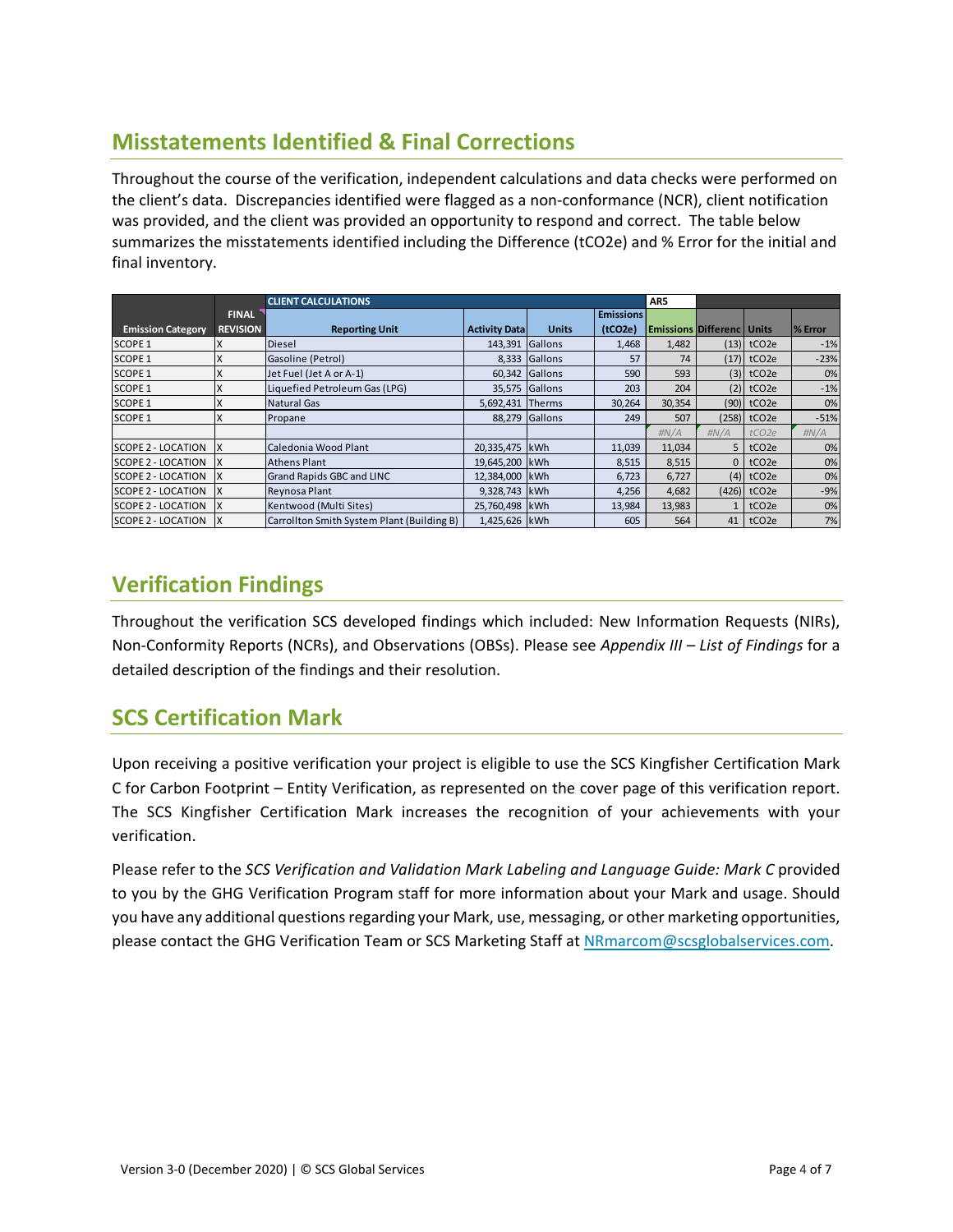# **Appendix I: Verification Plan**

| <b>PROJECT PHASE</b>                                   | <b>ACTIVITIES</b>                                                                                                                                                           |
|--------------------------------------------------------|-----------------------------------------------------------------------------------------------------------------------------------------------------------------------------|
| <b>Pre-Engagement</b>                                  |                                                                                                                                                                             |
| Conflict of Interest                                   | Assessment of corporate and project team conflict of interest.                                                                                                              |
| <b>Approach Phase</b>                                  |                                                                                                                                                                             |
| Kickoff Meeting                                        | introduce audit team, process, review project scope, criteria, and objectives, make initial<br>documentation requests                                                       |
| Risk Assessment                                        | review of initial documentation to assess sources and the magnitude of potential errors,<br>omissions, and misrepresentations which require further verification activities |
| Verification & Sampling Plan                           | plan that details the audit activities to be conducted, proposed schedule of events, and specific<br>records or data sets to be reviewed                                    |
| Findings (Initial)                                     | submission of any findings from Approach Phase, client response required                                                                                                    |
| <b>Verification Phase</b>                              |                                                                                                                                                                             |
| Assessment of the GHG Information<br>System & Controls | assessment of management and data systems used to generate GHG inventory                                                                                                    |
| Assessment of GHG Data and Information                 | assessment of GHG inventory data including data inputs, calculations, emission factors, and data<br>aggregation                                                             |
| Assessment Against the Verification<br>Criteria        | assessment against the requirements for inventory preparation and verification specified within<br>the referenced reporting criteria                                        |
| Evaluation of the GHG Assertion                        | evaluation that the GHG assertion is free from material misstatements                                                                                                       |
| Findings (Final)                                       | submission to client of any final findings, client response and corrections, closure of findings                                                                            |
| Draft Verification Report & Verification<br>Statement  | drafting of report and verification statement in preparation for independent review                                                                                         |
| <b>Review &amp; Issuance of Verification Statement</b> |                                                                                                                                                                             |
| Independent Review                                     | Independent review of the assessment by a qualified individual who has not been involved in the<br>audit process                                                            |
| Verification Statement                                 | Finalization of verification statement                                                                                                                                      |
| <b>Client Communications</b>                           | Issuance of final verification statement, report, and logos to client.                                                                                                      |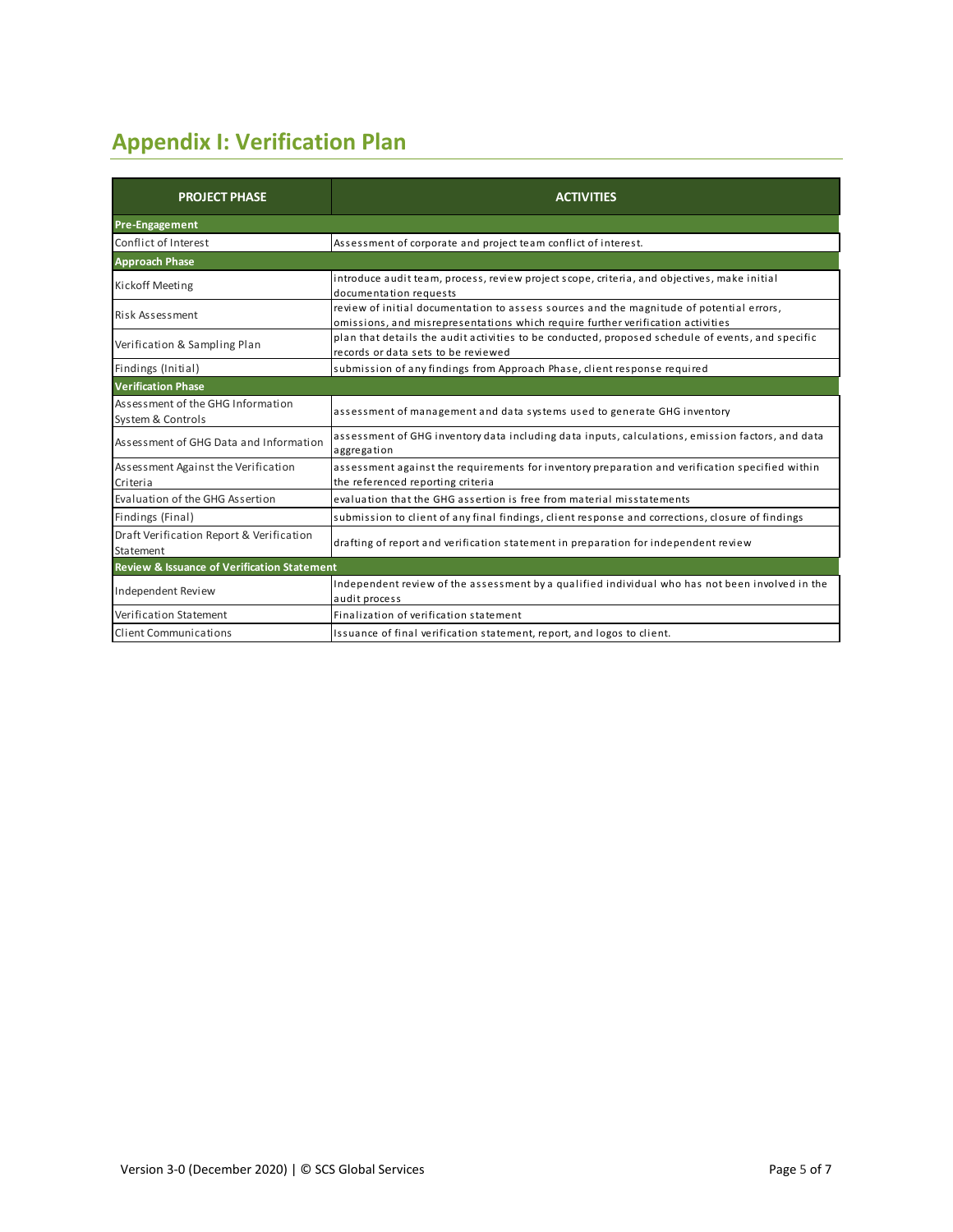# **Appendix II: Sampling Plan**

|                                  | <b>Inventory Boundary &amp; Infrastructure</b>                                       |            |  |  |  |  |
|----------------------------------|--------------------------------------------------------------------------------------|------------|--|--|--|--|
| <b>TOPIC</b>                     | <b>SAMPLE FOR REVIEW</b>                                                             |            |  |  |  |  |
| Boundary                         | Review 10k disclosure for consistency of property disclosure, review and YOY changes |            |  |  |  |  |
|                                  | Data Management & Controls                                                           |            |  |  |  |  |
| <b>TOPIC</b>                     | <b>SAMPLE FOR REVIEW</b>                                                             |            |  |  |  |  |
| QA/QC                            | Review Resource Advisor QA/QC procedures                                             |            |  |  |  |  |
| Independent Data Checks          | See below for invoice & recalculation checks                                         |            |  |  |  |  |
| Jet Fuel                         | Confirm data source and YOY reductions are reflective of flight activity             |            |  |  |  |  |
|                                  | <b>GHG Data</b>                                                                      |            |  |  |  |  |
|                                  | <b>SCOPE 1</b>                                                                       |            |  |  |  |  |
| <b>EMISSION SOURCE</b>           | <b>SAMPLE FOR REVIEW</b>                                                             | % of Scope |  |  |  |  |
|                                  | Invoice Sample & Recalculation: Kentwood Energy Center, Athens Plant, Caledonia      |            |  |  |  |  |
|                                  | Wood Plant, Kentwood Plant, Grand Rapids GBC and LINC, Carrollton Smith System Plant |            |  |  |  |  |
| <b>Natural Gas</b>               | (Building B)                                                                         | 74%        |  |  |  |  |
| Other Fuels                      | Recalculate Emissions from remaining NG, Diesel, Propane, LPG, Jet Fuel              | 26%        |  |  |  |  |
|                                  | <b>TOTAL</b>                                                                         | 100%       |  |  |  |  |
|                                  | <b>SCOPE 2</b>                                                                       |            |  |  |  |  |
| <b>EMISSION SOURCE</b>           | <b>SAMPLE FOR REVIEW</b>                                                             | % of Scope |  |  |  |  |
|                                  | Invoice Sample & Recalculation: Caledonia Wood Plant, Kentwood Plant, Athens Plant,  |            |  |  |  |  |
| Electricity                      | Grand Rapids GBC and LINC, Reynosa Plant, Kentwood RDC                               | 74%        |  |  |  |  |
|                                  | Review any RECs, PPAs, or other instruments used for Market Based Renewable Energy   |            |  |  |  |  |
| <b>Market Based Calculations</b> | claims                                                                               |            |  |  |  |  |
|                                  | <b>TOTAL</b>                                                                         | 74%        |  |  |  |  |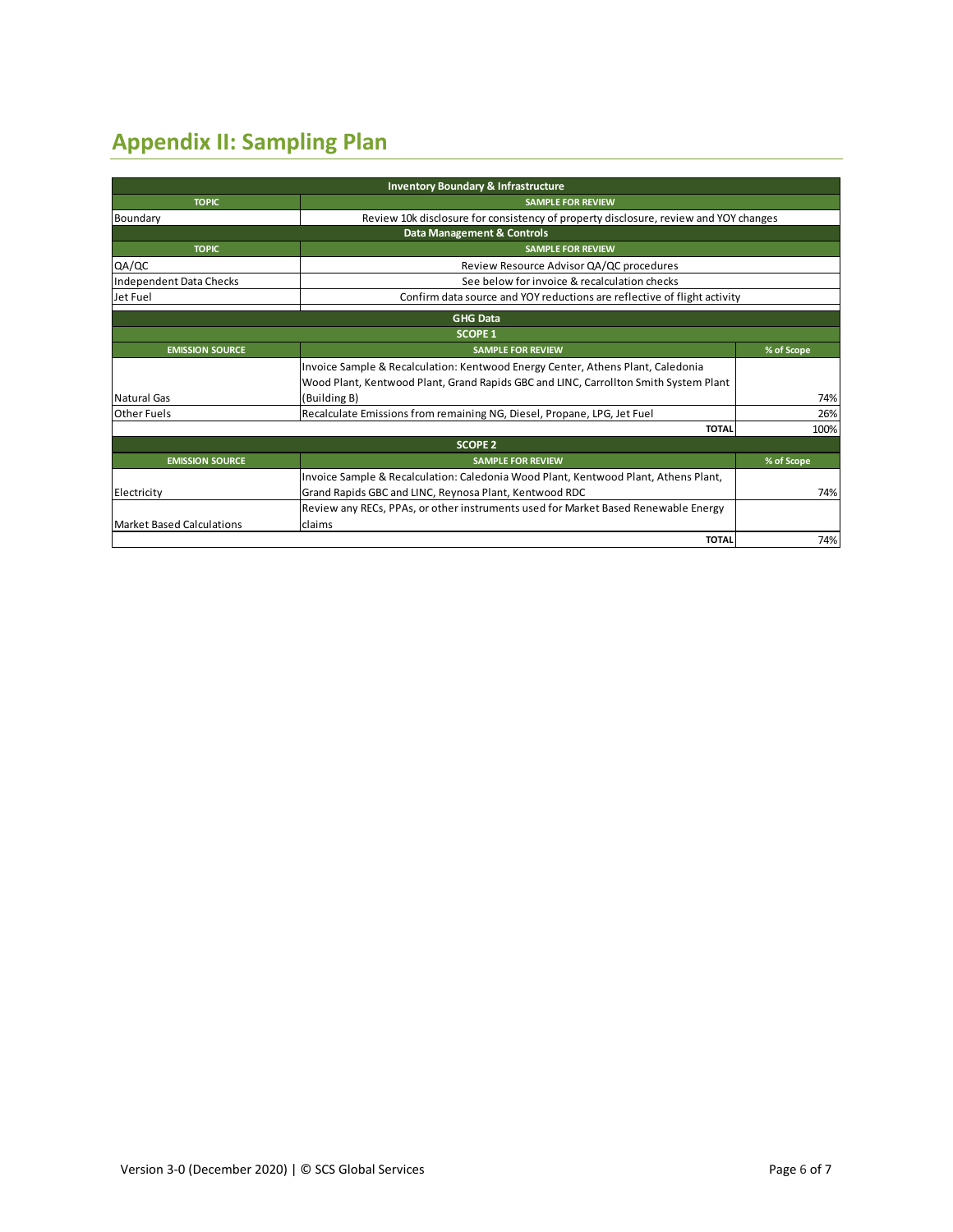# **Appendix III: List of Findings**

| <b>Status</b> | Finding#                                                               | <b>Type</b> | <b>Issued</b><br>Date | <b>Due Date</b> | <b>Date</b><br>Closed | <b>Verifier Findings</b>                                                                                                                                                                                                                                             | <b>Client Response</b>                                                                                                                                                                                                                                                                                                                                                                                                                                                                                                                                                                      | Conclusion                                                                                                                           |
|---------------|------------------------------------------------------------------------|-------------|-----------------------|-----------------|-----------------------|----------------------------------------------------------------------------------------------------------------------------------------------------------------------------------------------------------------------------------------------------------------------|---------------------------------------------------------------------------------------------------------------------------------------------------------------------------------------------------------------------------------------------------------------------------------------------------------------------------------------------------------------------------------------------------------------------------------------------------------------------------------------------------------------------------------------------------------------------------------------------|--------------------------------------------------------------------------------------------------------------------------------------|
|               | New Information Request (Mandatory request for additional information) |             |                       |                 |                       |                                                                                                                                                                                                                                                                      |                                                                                                                                                                                                                                                                                                                                                                                                                                                                                                                                                                                             |                                                                                                                                      |
| <b>CLOSED</b> | $\mathbf{1}$                                                           | <b>NIR</b>  | 7/2/2021              | 7/9/2021        | 7/22/2021             | Confirm the following boundary changes are<br>correct:<br>Removed from inventory: Genk Plant (Sold Feb<br>2020), Okmulgee Plant (Sold Feb 2020), Plano<br>Warehouse 2, Residence 2, Wallen House<br>New to inventory: Hengoed Plan (Orangebox)                       | We are actually keeping Wallen House in our Scope 1&2<br>inventory, the rest of these changes are correct. We are also<br>adding Kentwood Credit Union in the inventory. There's an<br>updated emissions report named "updated 0707-FY21 Emissions<br>Report"                                                                                                                                                                                                                                                                                                                               | Corrections &<br>YOY changes<br>confirmed,<br>finding closed.                                                                        |
| CLOSED        | $\overline{2}$                                                         | <b>NIR</b>  | 7/2/2021              | 7/9/2021        |                       | Please confirm Scope 2 Market Based emission<br>7/22/2021 calculations. If RECs or other instruments are<br>utilized, please provide records of purchase.                                                                                                            | REC & GO purchase records provided                                                                                                                                                                                                                                                                                                                                                                                                                                                                                                                                                          | Confirmed that<br>Scope 2 Market =<br>0tCO2e based<br>upon 100%<br>coverage with<br>RECS, I-RECs,<br>and/or GO's,<br>finding closed. |
| <b>CLOSED</b> | 3                                                                      | <b>NIR</b>  | 7/2/2021              | 7/9/2021        | 7/22/2021             | For Jet Fuel, year over year changes resulted in<br>a reduction from 4,147.9 tCO2e in FY20 to 590.3<br>tCO2e in FY21 (-603%). Please provide details<br>on the data source and reasonableness of the<br>reduction based upon changes in flight activity<br>for FY21. | Jet Fuel usage data comes from the Environment, Health, and<br>Safety Manager at the GR Hangar location. Their data is entered<br>and tracked in Resource Advisor. I have also reached out to our<br>Aviation Administrator who sent me the following data that<br>confirms a sharp reduction in jet usage during FY21:<br>Activity (*Aircraft usage is not measured in miles - it is measured<br>in hours flown):<br>1329.9 hours<br><b>FY20</b><br>71.6 hours<br>FY21<br><b>Fuel Consumption:</b><br><b>FY20</b><br>2,942,441 lbs / 439,170.30 gal<br>FY21<br>399,300 lbs / 59,597.01 gal | Confirmed that<br>aircraft usage<br>reflects the sharp<br>reduction in FY21<br>emissions from<br>aircraft, finding<br>closed.        |
| CLOSED        | 4                                                                      | <b>NIR</b>  | 7/2/2021              | 7/9/2021        | 7/22/2021             | Please provide access to resource advisor for<br>invoice review                                                                                                                                                                                                      | RA access should be received via email shortly per email from Ke<br>on 7/2/2021                                                                                                                                                                                                                                                                                                                                                                                                                                                                                                             | RA access<br>provided                                                                                                                |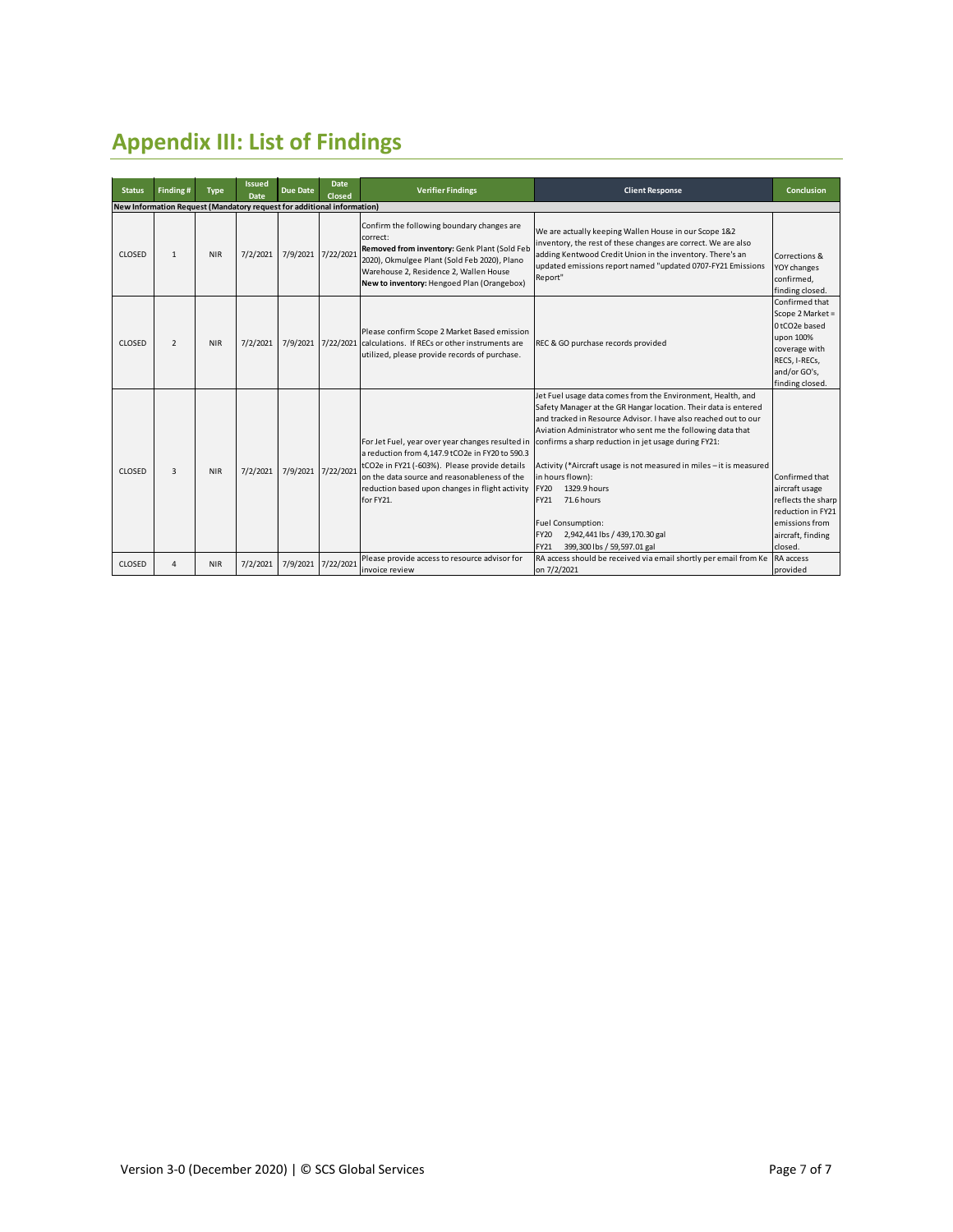# **Verification Review of the Scope 3 Greenhouse Gas Emissions Inventory for Steelcase**

*Prepared for:*

*Steelcase*

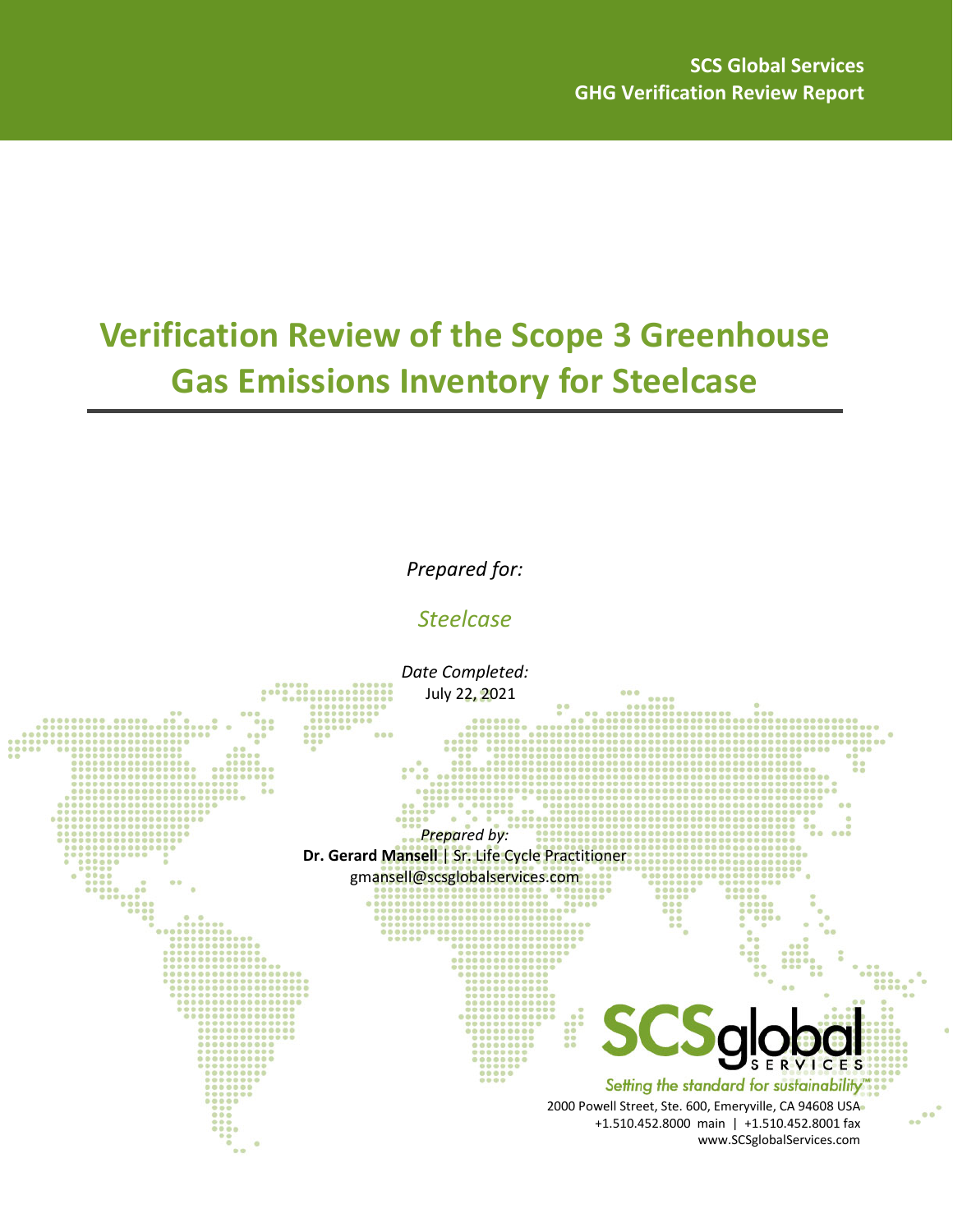

# **Table of Contents**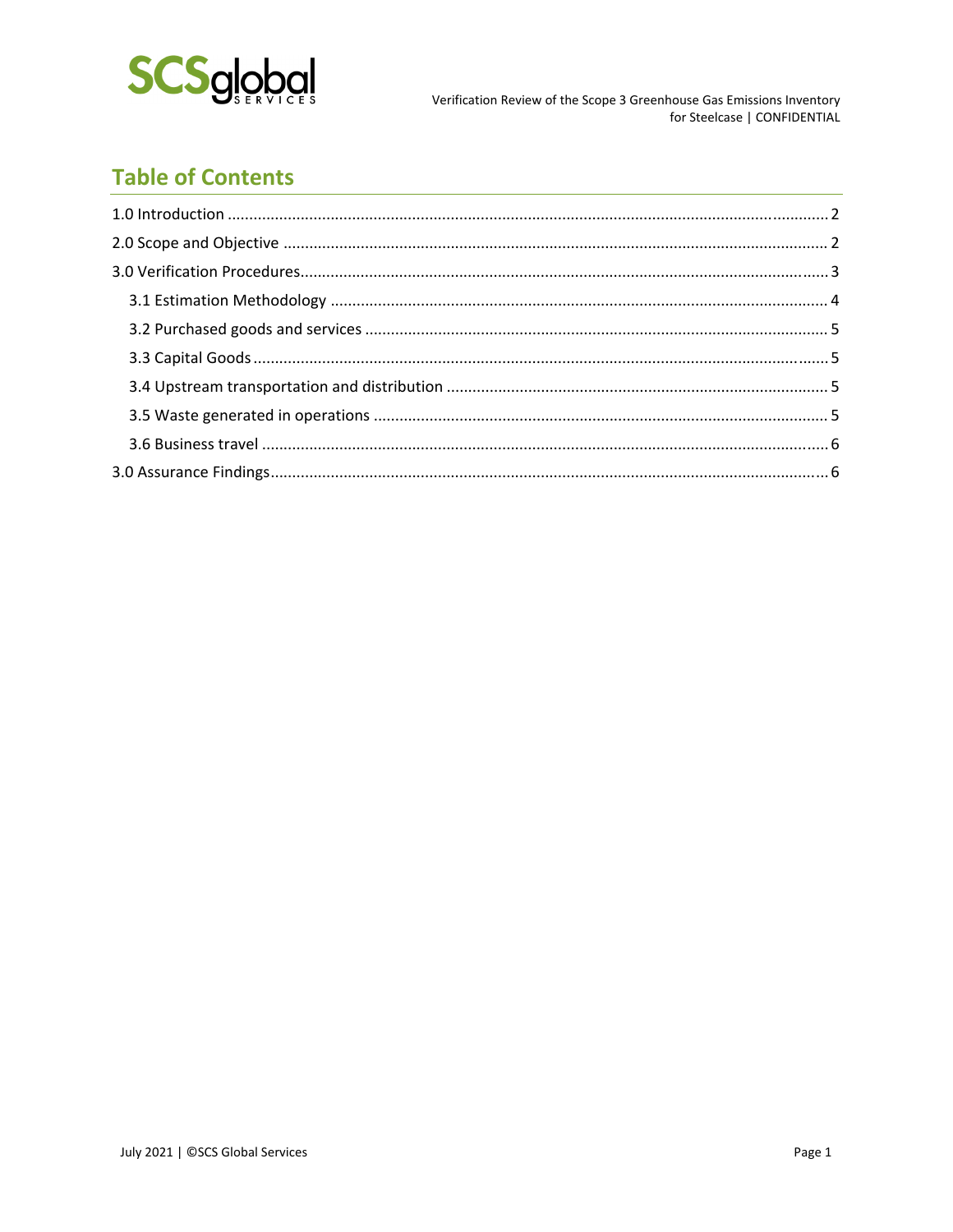

### **1.0 Introduction**

Steelcase's Scope 3 GHG emissions inventory was reviewed for conformance with the World Resource Institute's (WRI's) Greenhouse Gas Protocol<sup>1</sup> and ISO 14064-3<sup>2</sup>. The Scope 3 GHG inventory report, calculation worksheets and supporting documentation were provided for the verification review. The findings of the review are intended to provide limited assurance that Steelcase's Scope 3 GHG emissions are in conformance with the relevant requirements and guidance of the GHG Protocol.

The review focused on the integrity of the input activity data provided by Steelcase, the GHG emission estimation methodology and the accuracy of calculated results. The verification is based on a review of calculation worksheets and documentation provided.

### **2.0 Scope and Objective**

#### **Objective**

The objective of this verification is to provide interested parties with an objective, independent judgment regarding the information, data and emission estimates for Steelcase's Scope 3 GHG inventory for the 2020 reporting period (March 2020 – February 2021). Specifically,

- **Exaluate to a limited level of assurance whether Steelcase has completely and accurately** measured and reported their total Scope 3 emissions, have reported all applicable data for emissions sources, and have correctly utilized the appropriate software and databases to report their Scope 3 GHG emissions; and
- **Exaluate to a limited level of assurance whether the data reported are accurate, complete,** consistent, transparent and free of material errors or omissions.

#### **Scope**

SCS conducted an assessment of Steelcase's reported Scope 3 GHG emissions for evaluation year 2020 against the requirements of WRI's GHG Protocol. A desk review of the reported GHG emissions expressed as CO<sub>2</sub>e, as well as the estimation methodologies and supporting data, was conducted by SCS using documentation supplied by Steelcase as the basis for the evaluation. The verification was performed to a limited level of assurance.

The GHG emission inventory includes the following Scope 3 categories and supporting documentation:

<sup>&</sup>lt;sup>1</sup> Greenhouse Gas Protocol. Corporate Value Chain (Scope 3) Accounting and Reporting Standard. World Resource Institute

<sup>2</sup> ISO 14064‐3: 2006 Specification with guidance for the validation and verification of GHG assertions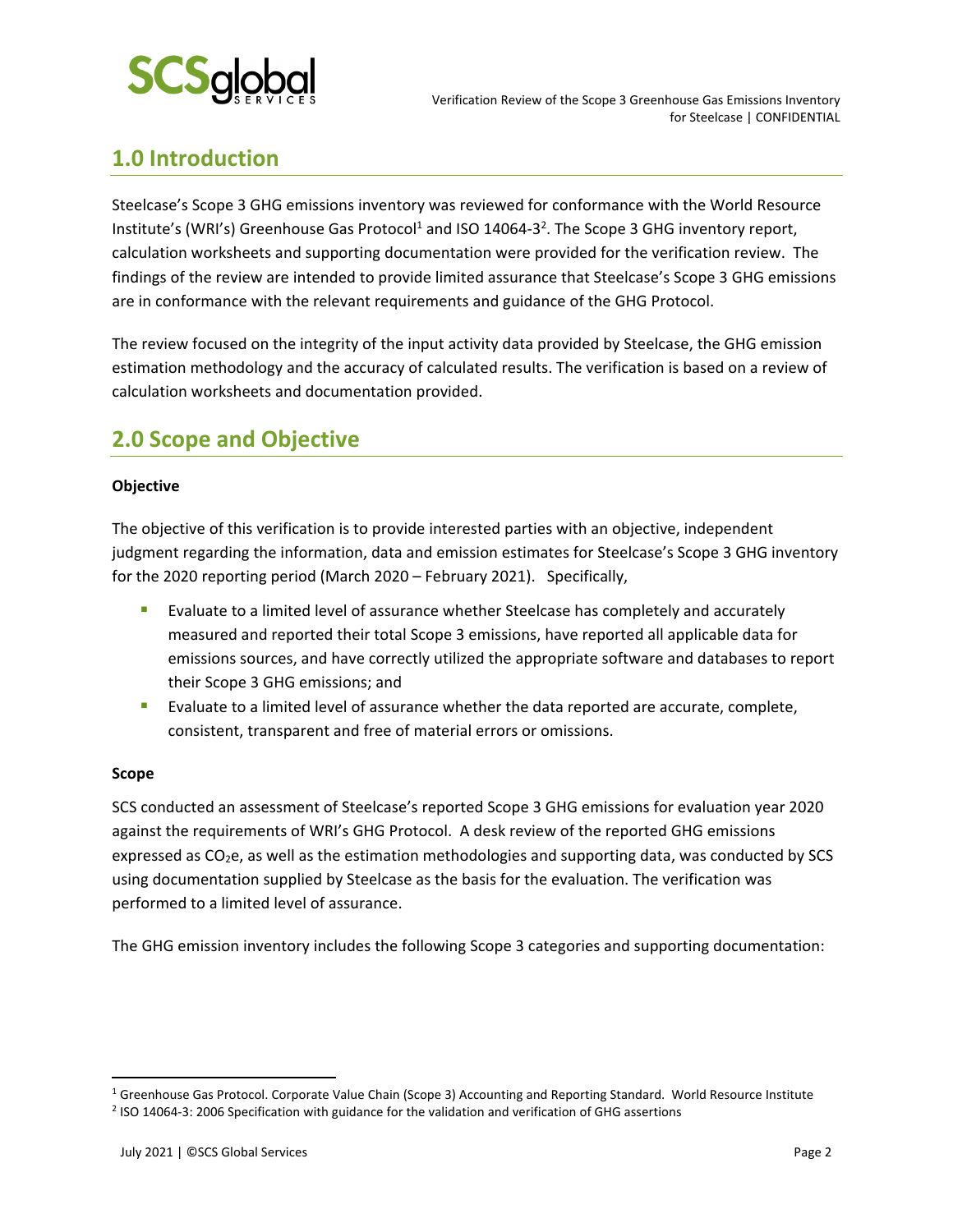

 Verification Review of the Scope 3 Greenhouse Gas Emissions Inventory for Steelcase | CONFIDENTIAL

| <b>Category</b> | <b>Description</b>                          | <b>Supporting Data</b>                                                                                                                                                                                                                                                                                                                                                                                                                                                                                            |
|-----------------|---------------------------------------------|-------------------------------------------------------------------------------------------------------------------------------------------------------------------------------------------------------------------------------------------------------------------------------------------------------------------------------------------------------------------------------------------------------------------------------------------------------------------------------------------------------------------|
| $\mathbf{1}$    | Purchased goods and services:               | <b>FY21 PG&amp;S GHG emissions calculation.xlsx;</b><br>EPD report Elective Elements NA final v2 - MC.pdf;<br>EPD--Steelcase--Migration Desk and Migration SE (EMEA)--2020-02-09 (1).pdf;<br>EPD--Steelcase--Migration SE (NA)--2020-07-22.pdf;<br>EPD--Steelcase--Series 1 (EMEA)--2019-03 [EN].pdf;<br>EPD--Steelcase--Series 1 (NA)--2019-03 [EN].pdf;<br>EPD--Steelcase--SILQ (EMEA)--2019-03 [EN].pdf;<br>EPD--Steelcase--SILQ (NA)--2019-03 [EN].pdf;<br>Revised - FY21 PG&S GHG emissions calculation.xlsx |
| $\overline{2}$  | Capital goods                               | <b>FY21 Capital Goods GHG Calculations.xlsx</b>                                                                                                                                                                                                                                                                                                                                                                                                                                                                   |
| 4               | Upstream transportation and<br>distribution | FY21 Upstream T&D GHG emission calculations.xlsx;<br>ITS Steelcase Import Total Costs Monthly ALL MODES REV 4 FY21.xlsx;<br>Steelcase Air to All Destinations - Monthly Schedule FY21.xlsx;<br>Steelcase Ocean Export Cost FY21.xlsx;<br>T&D APAC FY21 data analysis.xlsx;<br>T&D EMEA FY20 data Air and Sea Freight.xlsx;<br>T&D EMEA FY21 data_Air and Sea Freight.xlsx;<br>T&D EMEA FY21 data Road.xlsx                                                                                                        |
| 5               | Waste generated in operations               | FY21 Waste Generated in Operations GHG calculations.xlsx                                                                                                                                                                                                                                                                                                                                                                                                                                                          |
| 6               | <b>Business Travel</b>                      | FY21 Business Travel Data.xlsx;<br><b>FY21 Business Travel GHG Calculations.xlsx</b>                                                                                                                                                                                                                                                                                                                                                                                                                              |

#### **Materiality**

Omissions, misrepresentations, or errors that can be quantified and result in discrepancies of more than 5% with respect to total CO<sub>2</sub>e emissions declared are considered material.

#### **Criteria**

The verification assessment was conducted based on the requirements and guidance of WRI's Greenhouse Gas Protocol and ISO 14064‐3.

#### **3.0 Verification Procedures**

A summary of verification review for Steelcase's Scope 3 GHG emission inventory is presented below. GHG emission estimates for each Scope 3 category were reviewed for applicability of methodology, reasonableness of activity and emission factor data, and calculation errors. The review relied on the inventory documentation and calculation workbooks provided by Steelcase. Table 1 summarizes Steelcase's annual Scope 3 GHG emissions for the 2020 evaluation year (March 2020 February 2021).

| <b>Category</b> | <b>Description</b>            | MTCO <sub>2</sub> e | % Contribution |
|-----------------|-------------------------------|---------------------|----------------|
|                 | Purchased goods and services: | 425.991             | 80.3%          |
|                 | Capital goods                 | 45.635              | 8.6%           |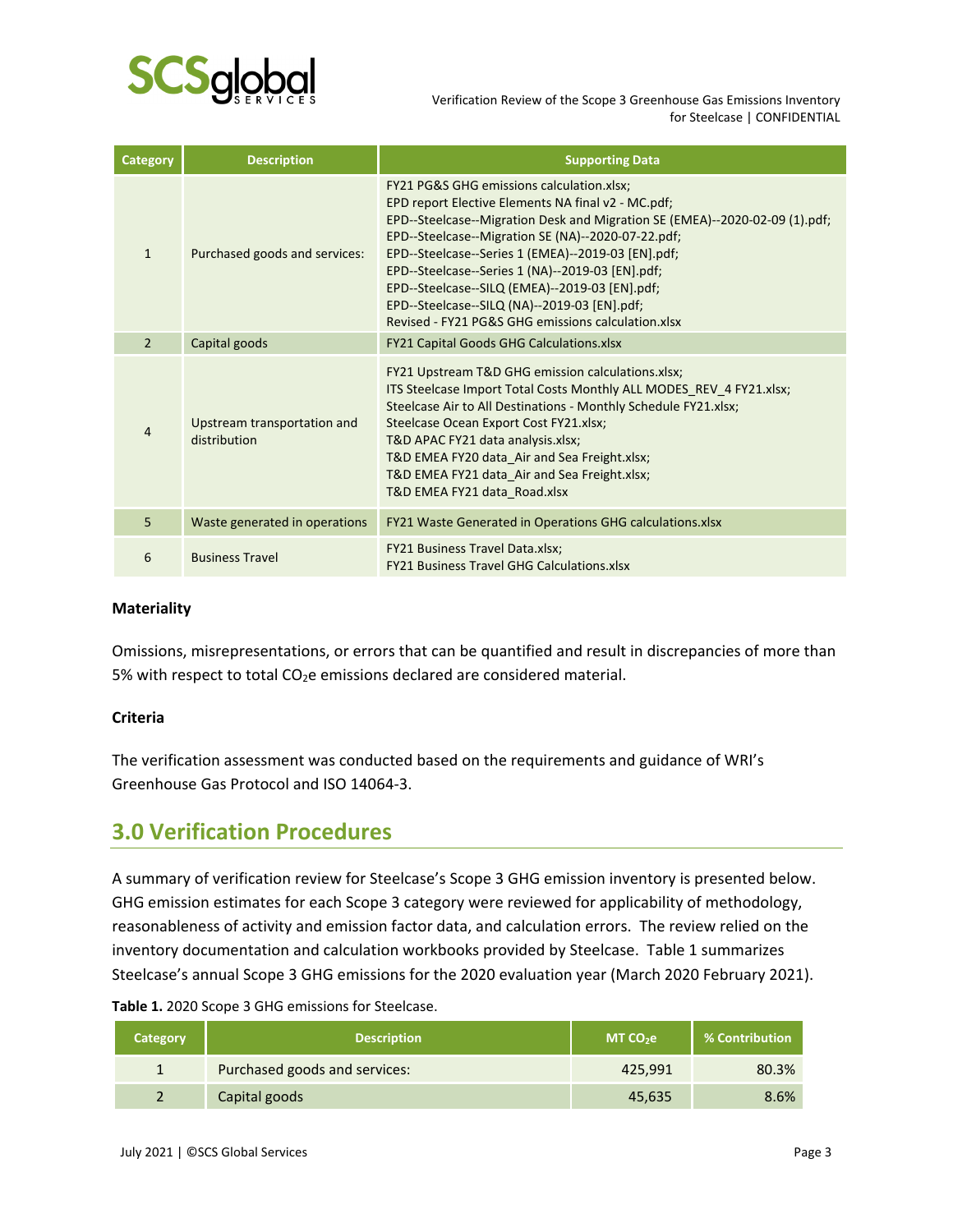

 Verification Review of the Scope 3 Greenhouse Gas Emissions Inventory for Steelcase | CONFIDENTIAL

| Category       | <b>Description</b>                       | MT CO <sub>2</sub> e | % Contribution |
|----------------|------------------------------------------|----------------------|----------------|
| $\overline{4}$ | Upstream transportation and distribution | 52,431               | 9.9%           |
| 5              | Waste generated in operations            | 5,820                | 1.1%           |
| 6              | <b>Business Travel</b>                   | 870                  | 0.2%           |
| Scope 3 Total  |                                          | 530,747              | 100.0%         |

SCS evaluated the conformity of Steelcase's entity Scope 3 emissions, based on the reporting criteria prescribed by WRI's 'Corporate Value Chain (Scope 3) Accounting and Reporting Standard'. SCS examined the methodology documentation, calculation sheets and other supporting evidence presented by Steelcase, for each of the eleven reported Scope 3 categories.

For all categories included in the inventory, emission calculations were checked for accuracy and verified by recalculating the results, where possible, using data provided for the verification review. Based on the initial review, a few issues were identified with the reported Scope 3 emissions, which were subsequently addressed (see Table 2 below) to the reviewer's satisfaction.

Based on the verification procedures conducted, the Scope 3 GHG emission inventories for Steelcase for 2020 were found to be accurate and free of errors based on the input data and calculation methodologies used. A summary of the GHG emission estimation methodology and data sources for each Scope 3 source category reported by Steelcase for evaluation year 2020 is presented below.

#### **3.1 Estimation Methodology**

For the current reporting period, Steelcase estimated GHG emission for a select set of Scope 3 source categories, as listed above. Source categories were selected based on expected magnitude and data availability. Steelcase's GHG emission inventory development follows the GHG Protocol guidelines using recommended emission factors and activity data.

Each category used specific activity data and emission factors selected as deemed most appropriate by Steelcase. For product‐specific categories, Steelcase utilized published Environmental Product Declarations (EPDs) based on Life Cycle Assessment (LCA) to estimate emission factors for each product type and relevant source category. Emissions for the Scope 3 inventory are reported in metric tons of  $CO<sub>2</sub>e.$ 

Where possible, actual data was sourced and utilized for emissions and activity. Approximations and estimations were used otherwise and all efforts were made for consistency with applicable Scope 3 GHG standards and guidance.

Specific estimation methodologies and data sources used in the development of Steelcase's Scope GHG inventory for the 2020 reporting period are summarized below for each Scope 3 category considered.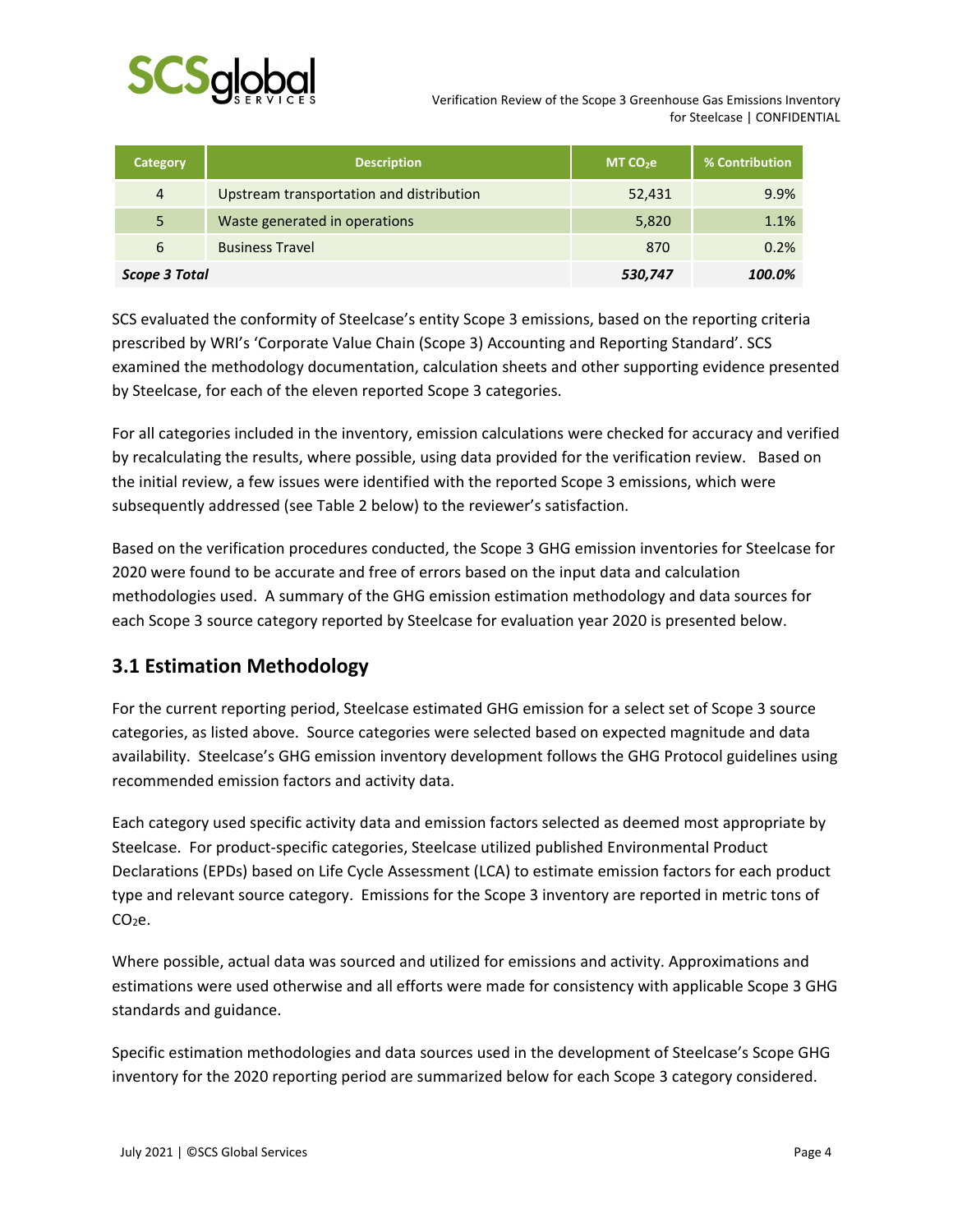

#### **3.2 Purchased goods and services**

The Scope 3 GHG category of Purchased Goods & Services (PG&S) is interpreted as the cradle‐to‐ supplier‐gate GWP impact of the representative raw material inputs used to manufacture Steelcase products. The data used to model these impacts are from Steelcase's product LCAs based on primary supplier data and secondary data from the Ecoinvent LCI database. The GWP impact data from the LCA studies are combined and multiplied by the 2020 production volume of the appropriate product manufactured by Steelcase.

Spend‐based calculations were preformed for all other purchased good and services based on 2020 sales data and emission factors from the EORA multi-region input-output (MRIO) model<sup>3</sup>. Appropriate classification of sources with available EORA sector data is documented and any required reconciliation across Scope 3 categories is included.

#### **3.3 Capital Goods**

Steelcase's Capital Expenditure report are used as activity for this source category. Emission factors are taken from the WRI GHG Protocol Quantis Scope 3 Evaluator Tool<sup>4</sup> and matched with Steelcase's categorized expenditures. Average emission factors are estimated where needed assuming each of Steelcase's expenditures contribute equally to the corresponding spend category. Adjustments for inflation from the Quantis emission factors, based on 2009 data, to 2021 are included in the reported emission estimates.

#### **3.4 Upstream transportation and distribution**

Steelcase maintains records of all incoming upstream transportation to their facilities by carrier and transportation mode. Transport by air, water freight, and road freight are included. Emissions are estimated using a distance approach where possible; a spend‐based approach is otherwise used. Air Freight is tracked in ton‐miles and other modes are tracked by dollar amount paid to third‐party carriers.

Distance‐based emission factors are from the EPA's GHG emission factor database. Spend‐based emission factors are from EORA 2015. Assumptions are described and applied appropriately.

#### **3.5 Waste generated in operations**

Steelcase's waste streams are tracked by logging waste management receipts within Resource Advisor (RA). Data are tracked both by waste type and method of disposal. Total weights by region and disposal route were exported from RA and combined with appropriate emission factors from the 2021 EPA GHG

<sup>3</sup> https://www.worldmrio.com/

<sup>4</sup> https://ghgprotocol.org/scope‐3‐evaluator